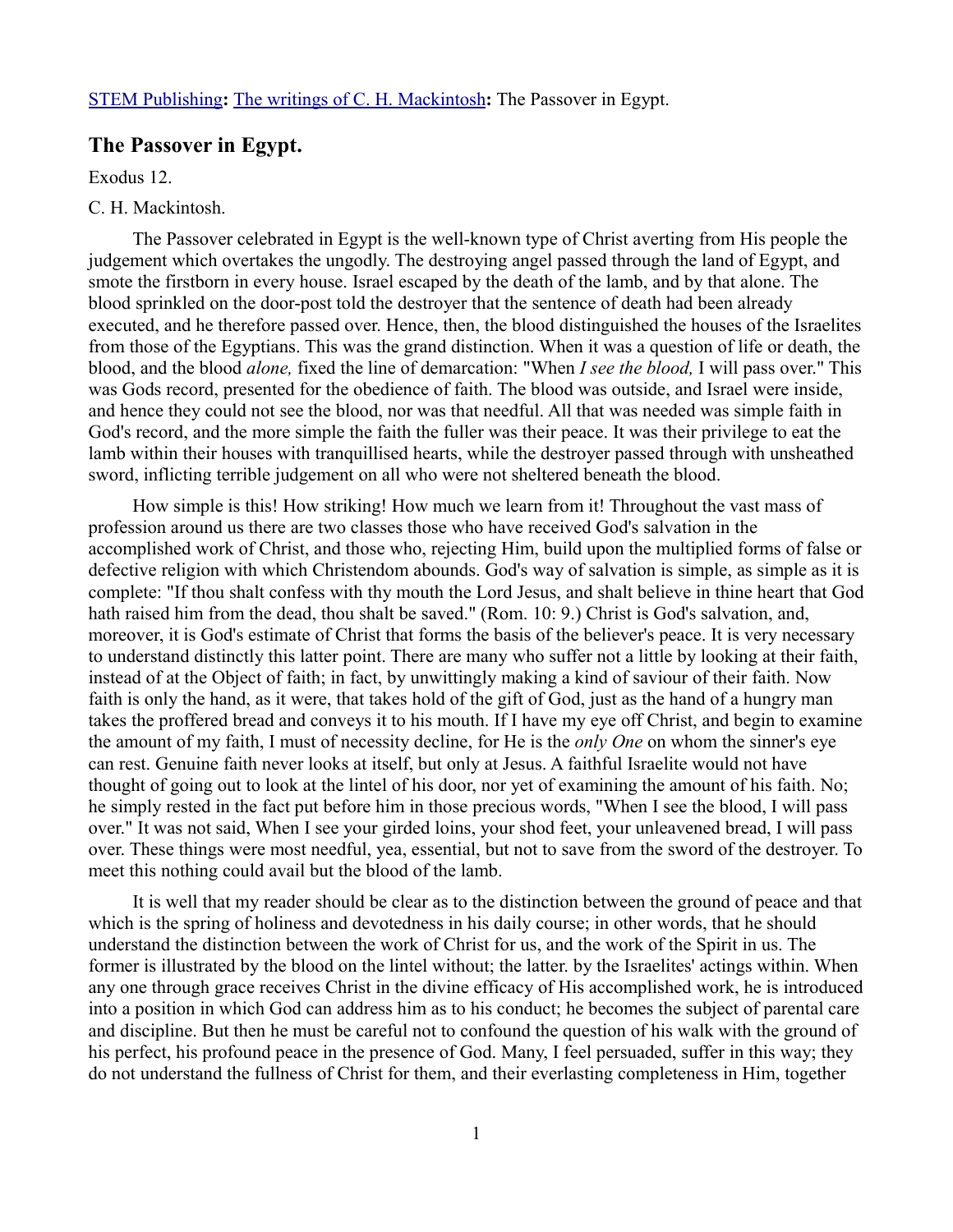with the settled judgement of God about them. Now while there is any dimness or uncertainty as to this, there can neither be settled peace of conscience nor any intelligent ground of Christian activity. Everything will be referred to the question of peace, rather than to the glory of Christ, which should be our aim, and which will be our aim in proportion as we enter into the divine reality of what we are in Christ through the infinite grace of God. The more we realise the truth that everything has been accomplished by Christ for the perfect establishment of our peace in connection with the holiness of God, the more we shall see how futile is every thought about ourselves. A question as to the believers peace is in reality a question as to the accomplishment of the work of Christ. If you touch one you touch the other, for "Christ is our peace." He is "the same yesterday, and to-day, and for ever." And not only is He the same always, but God's estimate of Him, and also of us in Him, is also the same: "Ye are complete in him, who is the head of all principality and power." "As he is, so are we in this world." "Wherein he hath made us accepted in the beloved." "He hath not beheld iniquity in Jacob, neither hath he seen perverseness in Israel." (Num. 23. 21.) Not that iniquity and perverseness are not there, for "if we say that we have no sin, we deceive ourselves, and the truth is not in us." It would not give us any peace to be told that the Lord's people have not perverseness in them, but that *He hath not beheld it* tranquillises the heart most blessedly. It is God's grace that blots out sin, through the precious blood of Jesus. He delights to do this; yea, it is His glory "Thou hast cast *all* my sins behind thy back." This, beloved Christian reader, should banish every fear from your heart. God is not looking at your sin, but at the blood of the Lamb, and in that He sees the exquisite fruit of His own love, and triumphs in it. Now if God is not looking at your sin, why should you keep dwelling upon it? If He graciously triumphs in the fruit of His love, why should you not triumph in it also? The spring of your communion *is* your keeping your eye fixed upon the same object that God is looking at. Now if God is looking at Christ, and you are looking at your sins, of necessity there can be no communion. "Can two walk together except they be agreed?" God says by virtue of the blood of Christ, "Your sins and your iniquities will I remember no more." Are you calling them to remembrance? How many are anxiously occupied about the question of personal peace, which really stands at the very threshold of the Christian course! This sorrowful state of soul may arise from various causes. It may arise from imperfect or muddy views of the gospel, from not seeing the fullness of Christ, and the absolutely settled character of the forgiveness of sins

But there is another cause, and one of a far more grave and serious nature, namely, a careless and unconscientious walk; and cases of this melancholy kind often run to a great extreme — even to actual despair. Such cases teach the importance of seeking a close and faithful walk with God. "He will keep the feet of his saints ;" but they are exhorted to "keep their hearts with all diligence." The Spirit reveals Christ, and, if not grieved by sin and worldliness, will build up the soul in His fullness, and establish it in the peace of God which passeth all understanding. But, alas! when conscience is tampered with when we sin against light — when we walk in an indolent and self-indulgent spirit — when we let in the world upon our hearts, then the eye becomes dim, and the understanding darkened; feebleness and langour take the place of energy and vigour; and unless the soul be thoroughly broken down under the sense of its delusion, and restored by the grace of God, in all probability Satan will entangle it in the destructive meshes of carnality and worldliness; or, it may be, will well-nigh drive it into the dread region of infidelity. Should this paper fall into the hands of any one suffering in this way, let me entreat him at once to pause, and having ascertained, by honest self-judgement, the real cause of his low, heavy state, to bring it into the presence of his heavenly Father, and thus confess, judge and put away his evil. "If we confess our sins, he is faithful and just to forgive us our sins, and to cleanse us from all unrighteousness."

There is no reason why the believer should continue in a low or impoverished state of soul,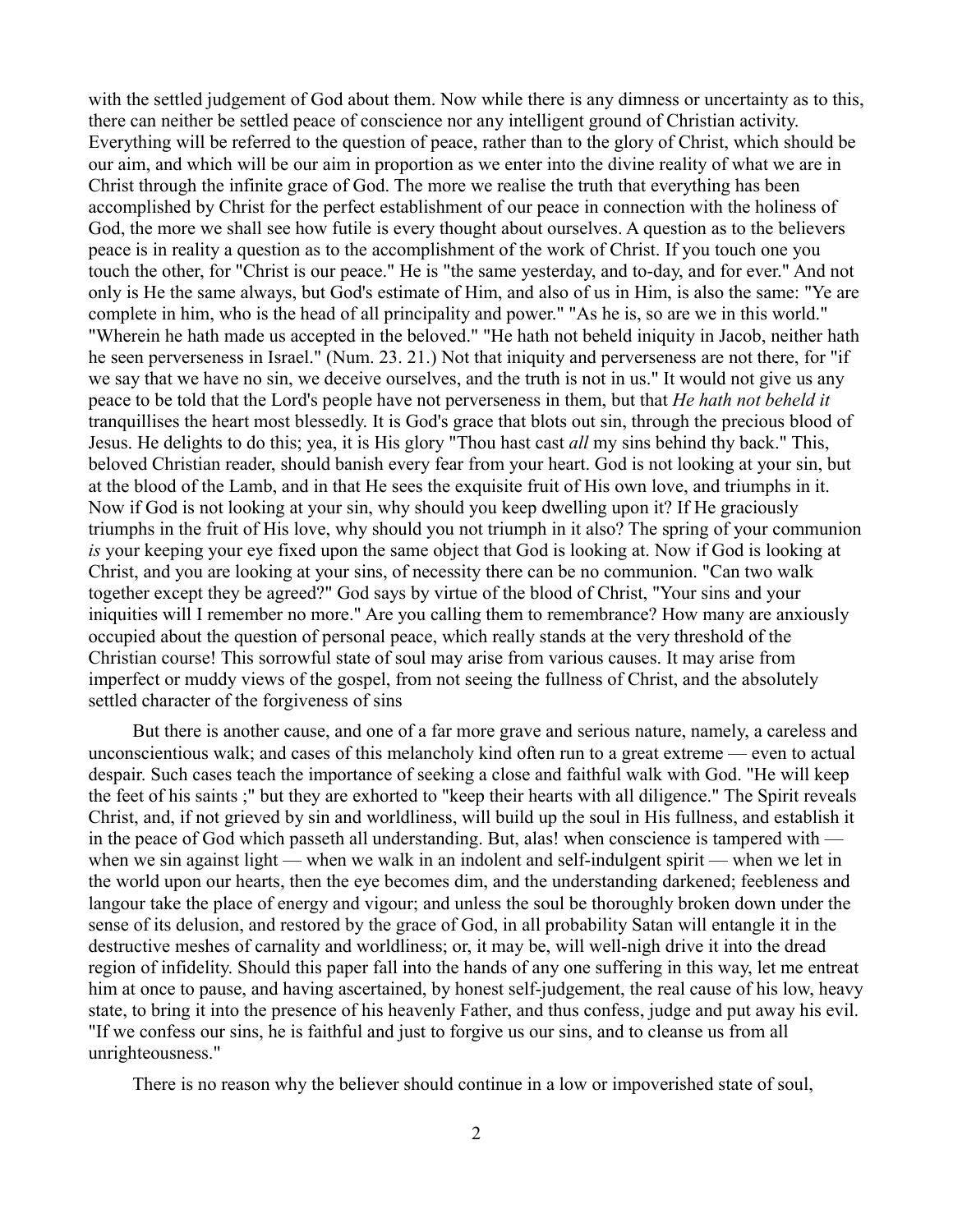unless he is deliberately trifling with conscience and grieving the Spirit of God. It is his privilege to have Christ, in all His divine fullness, between his soul and everything, no matter what — sins, infirmities, circumstances; and when the eye is steadily fixed upon and filled with Christ, nothing can interfere with his peace. But the secret cause of the low condition of so many of God's dear people is, that they have let slip Christ, and allowed other things to come in and occupy their hearts. *He* has been displaced; they have lost the freshness of the sense of what He is, and have therefore sunk down into a cold, formal condition. Moreover, the affections, feeling the lack of a definite object around which to entwine themselves, have gone out after the world. Nothing keeps the heart so free and peaceful as a single eye to Christ. There may be much to try and depress the heart; still there is peace. "In the world ye shall have tribulation, but in me, peace." The Lord Jesus does not promise us exemption from tribulation; no, but He promises us peace *in* the tribulation, and this is far more gracious. He came into the midst of His poor, terrified disciples, and said, "*Peace* be unto you." He did not take them *out of* their circumstances, but gave them peace in them. This is divine. The believer should, like the Israelite, sit within, in the blessed fixedness of faith, feeding upon Christ, knowing that the blood of sprinkling is between him and all without. The worst that could come was death and judgement; but these had already been executed, and of this the blood on the lintel was the witness. It was impossible that anything could harm those who had taken shelter beneath the blood of the lamb.

It should be remarked, however, that peace of conscience and peace of heart are distinct things. Many have the former who do not enjoy the latter. Settled repose of heart in Christ is a precious fruit of simple communion with Him. It puts an end to all that restless anxiety which so eats up spiritual life. To the heart at rest — fully at rest in Jesus — circumstances are but of small moment. "He shall not be afraid of evil tidings, *his heart* is fixed, trusting in the Lord." It is dishonouring to the Lord to see His people giving way to cares and anxieties about present things; and, moreover, adopting the plans and arrangements current amongst the children of this world. Men say, or at least get abundant reason to say, that there is no difference between Christians and other people, inasmuch as all are seen pursuing the same objects, and pursuing them in the same way. When God's sufficiency fills the soul, plans and arrangements are little thought of. It is really wonderful to perceive how easily the soul loses the practical sense of God's presence and God's sufficiency. It is not that one ceases to be a Christian; this is not at all in question; but, alas! how many Christians are there who do not habitually walk with God! And yet the secret of true victory over nature and the world is, to walk with God. Nature is kept down, and the world is shut out; but when the soul is withdrawn from its blessed centre in God, everything becomes a difficulty.

We shall now look a little at the circumstances which accompanied the Passover. The blood on the lintel, as we have seen, formed the simple basis of the Israelite's security. It was an accomplished fact, with which he had nothing to do save to repose in its efficacy. But there were other points of deep interest and solemn moment into which the spiritual mind can enter with much profit.

First, then, *the lamb was eaten "roasted with fire"* No other process could have told out the significant principle with the same emphasis. The action of fire upon the body of the lamb gave expression, as forcibly as type could do, to the intensity of Christ's sufferings when He exposed His blessed person to the full action of Jehovah's righteous wrath against sin. Now it was one thing to rest in the security of the shed blood *without* and another thing to eat of the "lamb roast with fire." Hence the apostle says, "that I may know him, and the power of his resurrection, and *fellowship of* his *sufferings."* Here was the desire of one who had already rested in the blood of sprinkling. The fellowship of Christ's sufferings is but little known even by those who are resting in the precious efficacy of Christ's blood; were it more entered into, there would be far more depth of experience and